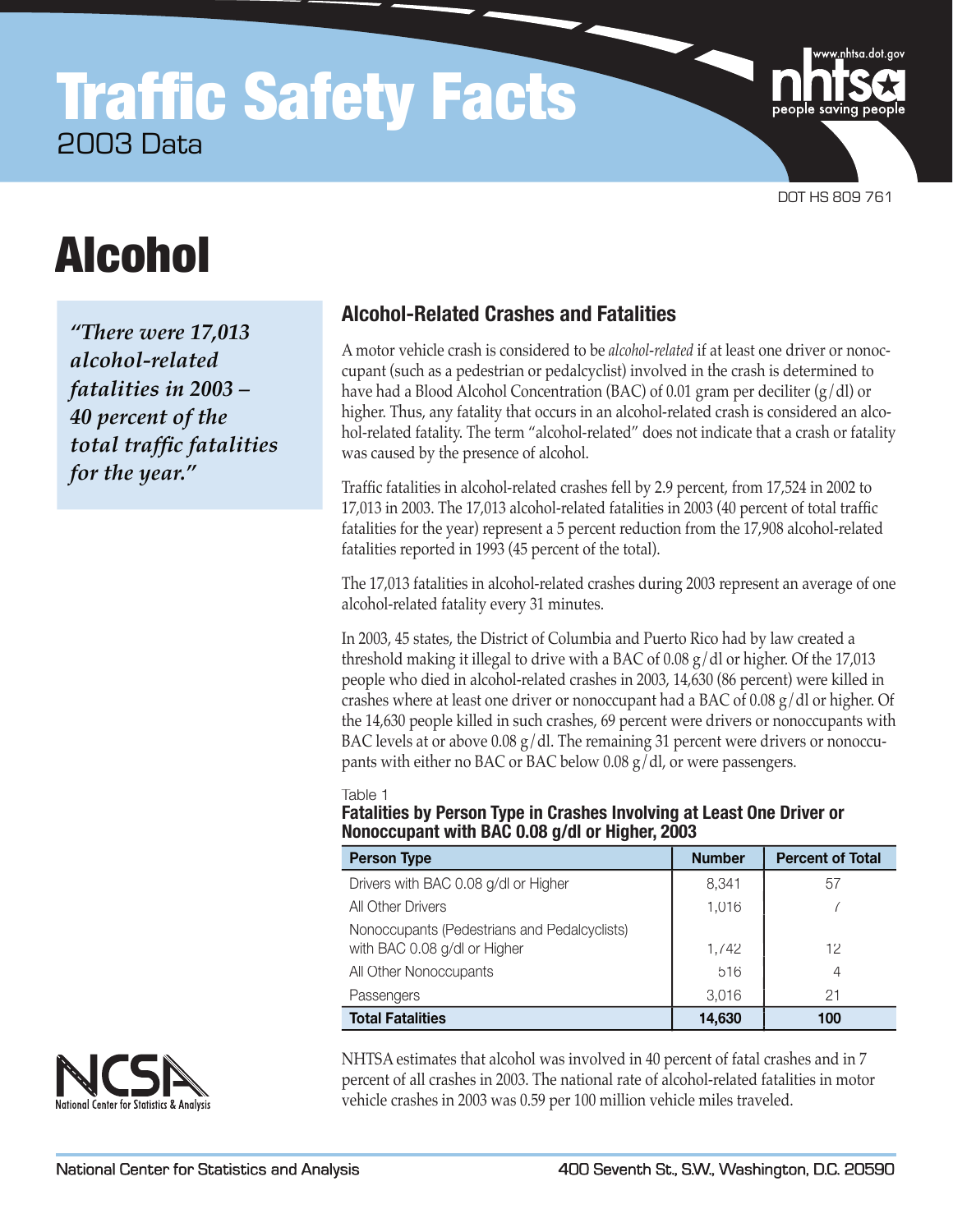*"In 2003, 21 percent of the children 0 to 14 years old who were killed in motor vehicle crashes were killed in alcoholrelated crashes."*

## **Injuries and Arrests**

An estimated 275,000 persons were injured in crashes where police reported that alcohol was present — an average of one person injured approximately every 2 minutes.

Approximately 1.5 million drivers were arrested in 2002 for driving under the influence of alcohol or narcotics. This is an arrest rate of 1 for every 130 licensed drivers in the United States (2003 data not yet available).

Table 2

## **Traffic Fatalities by Age and Highest BAC in the Crash, 2003**

|                                          | <b>Highest BAC in Crash</b> |                |                    |                |               |                          |                           |                               |               |  |  |
|------------------------------------------|-----------------------------|----------------|--------------------|----------------|---------------|--------------------------|---------------------------|-------------------------------|---------------|--|--|
| Age of<br><b>Person</b><br><b>Killed</b> | $0.00$ g/dl                 |                | $0.01 - 0.07$ g/dl |                |               | $0.08$ g/dl<br>or Higher | $0.01$ g/dl<br>and Higher | <b>Total</b><br><b>Number</b> |               |  |  |
| (Years)                                  | <b>Number</b>               | <b>Percent</b> | <b>Number</b>      | <b>Percent</b> | <b>Number</b> | <b>Percent</b>           | <b>Number</b>             | <b>Percent</b>                | <b>Killed</b> |  |  |
| $0 - 3$                                  | 396                         | 80             | 13                 | 3              | 85            | 17                       | 98                        | 20                            | 494           |  |  |
| $4 - 7$                                  | 385                         | 82             | 17                 | 4              | 70            | 15                       | 87                        | 18                            | 472           |  |  |
| $8 - 12$                                 | 539                         | 80             | 27                 | 4              | 107           | 16                       | 134                       | 20                            | 673           |  |  |
| $13 - 15$                                | 698                         | 75             | 48                 | 5              | 186           | 20                       | 234                       | 25                            | 931           |  |  |
| 16-20                                    | 3,720                       | 62             | 437                | 7              | 1.845         | 31                       | 2,282                     | 38                            | 6,002         |  |  |
| $21 - 24$                                | 1,932                       | 44             | 318                | 7              | 2.109         | 48                       | 2.428                     | 56                            | 4,360         |  |  |
| 25-34                                    | 3.115                       | 46             | 434                | 6              | 3.155         | 47                       | 3,588                     | 54                            | 6.703         |  |  |
| 35-44                                    | 3.212                       | 48             | 385                | 6              | 3.125         | 46                       | 3.509                     | 52                            | 6.721         |  |  |
| 45-54                                    | 3,290                       | 57             | 324                | 6              | 2.174         | 38                       | 2,498                     | 43                            | 5.788         |  |  |
| 55-64                                    | 2,638                       | 70             | 167                | 4              | 947           | 25                       | 1,114                     | 30                            | 3,752         |  |  |
| 65-74                                    | 2,186                       | 80             | 110                | 4              | 421           | 15                       | 530                       | 20                            | 2,716         |  |  |
| $75+$                                    | 3.457                       | 88             | 99                 | 3              | 358           | 9                        | 457                       | 12                            | 3.914         |  |  |
| <b>Unknown</b>                           | 62                          | 53             | 6                  | 5              | 49            | 42                       | 55                        | 47                            | 117           |  |  |
| <b>Total</b>                             | 25.630                      | 60             | 2.383              | 6              | 14,630        | 34                       | 17,013                    | 40                            | 42,643        |  |  |

Table 3

**Fatal Crashes Involving at Least One Driver or Nonoccupant with BAC 0.08 g/dl or Higher and Total Fatalities in Those Crashes, 1993 and 2003**

|                      |              | 1993                               |                            |        |                                    |                            |                          |
|----------------------|--------------|------------------------------------|----------------------------|--------|------------------------------------|----------------------------|--------------------------|
|                      |              | <b>BAC 0.08 g/dl</b><br>or Higher* |                            |        | <b>BAC 0.08 g/dl</b><br>or Higher* |                            | <b>Change in</b>         |
|                      | <b>Total</b> | <b>Number</b>                      | <b>Percent</b><br>of Total | Total  | <b>Number</b>                      | <b>Percent</b><br>of Total | Percentage,<br>1993-2003 |
| <b>Fatal Crashes</b> | 35,780       | 13,864                             | 39                         | 38,252 | 13,136                             | 34                         | $-13$                    |
| <b>Fatalities</b>    | 40,150       | 15,547                             | 39                         | 42,643 | 14,630                             | 34                         | -13                      |

\*For any person (occupant or nonoccupant) involved in the fatal crash.

## **Child Endangerment**

In 2003, 21 percent of the children 0 to 14 years old who were killed in motor vehicle crashes were killed in alcohol-related crashes.

Of the children 0 to 14 years old who were killed in alcohol-related crashes during 2003, 47 percent (209) were passengers in vehicles with drivers who had BAC levels of 0.01 g/dl or higher. An additional 118 children were killed as passengers in vehicles with drivers who had not been drinking but that were involved in crashes with vehicles that had drivers with BAC levels  $0.01$  g/dl or higher.

Another 59 children 0 to 14 years old who were killed in traffic crashes in 2003 were pedestrians or pedalcyclists who were struck by drivers with BAC 0.01 g/dl or higher.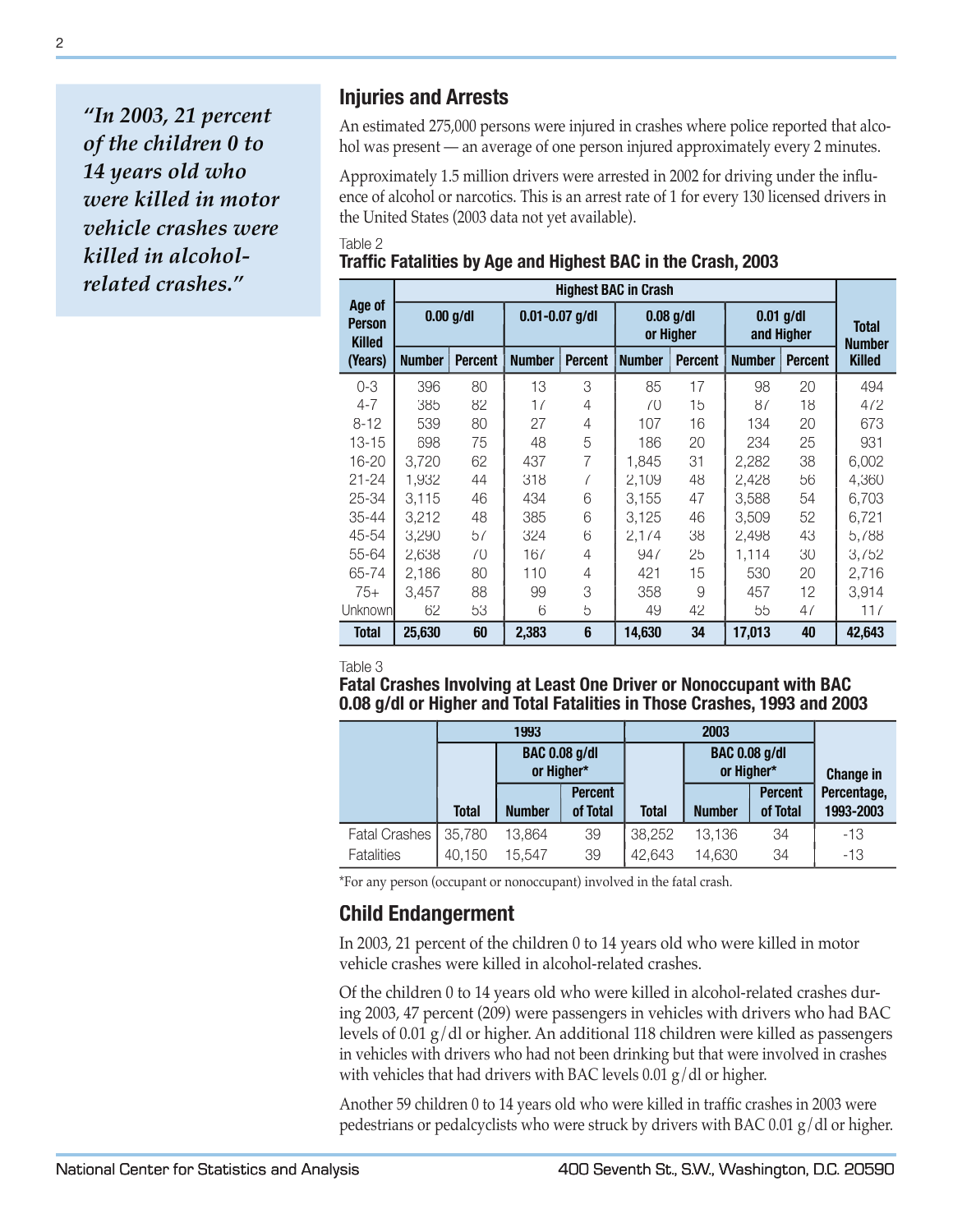## **Nonoccupants**

More than one-third (36 percent) of all pedestrians 16 years of age or older killed in traffic crashes in 2003 had BAC levels  $0.08$  g/dl or higher. By age group, the percentages ranged from a low of 10 percent for pedestrians 65 and over to a high of 54 percent for those 21 to 24 years old.

#### Table 4

## **Nonoccupants With BAC 0.08 g/dl or Higher Killed in Motor Vehicle Crashes by Age Group, 1993 and 2003**

|                                                   | 1993                |                                |                |                                |                         |                |                  |  |  |  |  |
|---------------------------------------------------|---------------------|--------------------------------|----------------|--------------------------------|-------------------------|----------------|------------------|--|--|--|--|
|                                                   |                     | <b>BAC 0.08 g/dl or Higher</b> |                |                                | BAC 0.08 g/dl or Higher |                | <b>Change in</b> |  |  |  |  |
| <b>Nonoccupant</b>                                | <b>Total Number</b> |                                | <b>Percent</b> | <b>Total Number</b>            |                         | <b>Percent</b> | Percentage,      |  |  |  |  |
| <b>Fatalities</b>                                 | of Fatalities       | <b>Number</b>                  | of Total       | of Fatalities                  | <b>Number</b>           | of Total       | 1993-2003        |  |  |  |  |
| <b>Pedestrian Fatalities by Age Group (Years)</b> |                     |                                |                |                                |                         |                |                  |  |  |  |  |
| $16 - 20$                                         | 284                 | 91                             | 32             | 298                            | 86                      | 29             | -9               |  |  |  |  |
| $21 - 24$                                         | 292                 | 160                            | 55             | 263                            | 143                     | 54             | $-2$             |  |  |  |  |
| $25 - 34$                                         | 944                 | 541                            | 57             | 565                            | 269                     | 48             | $-16$            |  |  |  |  |
| $35 - 44$                                         | 908                 | 500                            | 55             | 844                            | 451                     | 53             | -4               |  |  |  |  |
| $45 - 64$                                         | 1.053               | 399                            | 38             | 1,319                          | 504                     | 38             | 0                |  |  |  |  |
| $65+$                                             | 1.259               | 165                            | 13             | 974                            | 98                      | 10             | $-23$            |  |  |  |  |
| Total*                                            | 5,649               | 1,919                          | 34             | 4,749                          | 1,579                   | 33             | -3               |  |  |  |  |
|                                                   |                     |                                |                | <b>Pedalcyclist Fatalities</b> |                         |                |                  |  |  |  |  |
| <b>Total</b>                                      | 816                 | 147                            | 18             | 622                            | 147                     | 24             | 33               |  |  |  |  |

\*Includes pedestrians 0 to 15 years old and pedestrians of unknown age.

Alcohol involvement — either for the driver or the pedestrian — was reported in 46 percent of the traffic crashes that resulted in pedestrian fatalities. Of the pedestrians involved, 34 percent had BAC levels 0.08 g/dl or higher. Of the drivers involved, only 13 percent had BAC levels  $0.08 \text{ g/d}$  or higher. In 6 percent of the crashes, both the driver and the pedestrian had BAC levels 0.08 g/dl or higher.

## **Time of Day and Day of Week**

The rate of alcohol involvement in fatal crashes is more than 3 times as high at night as during the day (61 percent vs. 18 percent). For all crashes, the alcohol involvement rate is 5 times as high at night (16 percent vs. 3 percent).

In 2003, 30 percent of all fatal crashes during the week were alcohol-related, compared to 53 percent on weekends. For all crashes, the alcohol involvement rate was 5 percent during the week and 12 percent during the weekend.

#### **For more information:**

Information on alcohol involvement in traffic fatalities is available from the National Center for Statistics and Analysis, NPO-101, 400 Seventh Street, S.W., Washington, D.C. 20590. NCSA information can also be obtained by telephone or by fax-on-demand at 1-800-934- 8517. FAX messages should be sent to (202) 366-7078. General information on highway traffic safety can be accessed by Internet users at http://www.nhtsa.dot.gov/ people/ncsa. To report a safety-related problem or to inquire about motor vehicle safety information, contact the DOT Vehicle Safety Hotline at 1-888-327-4236.

Other fact sheets available from the National Center for Statistics and Analysis are *Overview*, *Occupant Protection*, *Older Population*, *Speeding*, *Children*, *Young Drivers*, *Pedestrians*, *Pedalcyclists*, *Motorcycles*, *Large Trucks*, *School Transportation-Related Crashes*, *State Traffi c Data*, and *State Alcohol Estimates*. Detailed data on motor vehicle traffic crashes are published annually in *Traffic Safety Facts: A Compilation of Motor Vehicle Crash Data from the Fatality Analysis Reporting System and the General Estimates System*. The fact sheets and annual *Traffi c Safety Facts* report can be accessed online at **http://www.nhtsa.dot.gov/people/ncsa**.

*"More than one-third of all pedestrians 16 years of age or older*   $killed$  *in traffic crashes in 2003 had BAC levels 0.08 g/dl or higher."*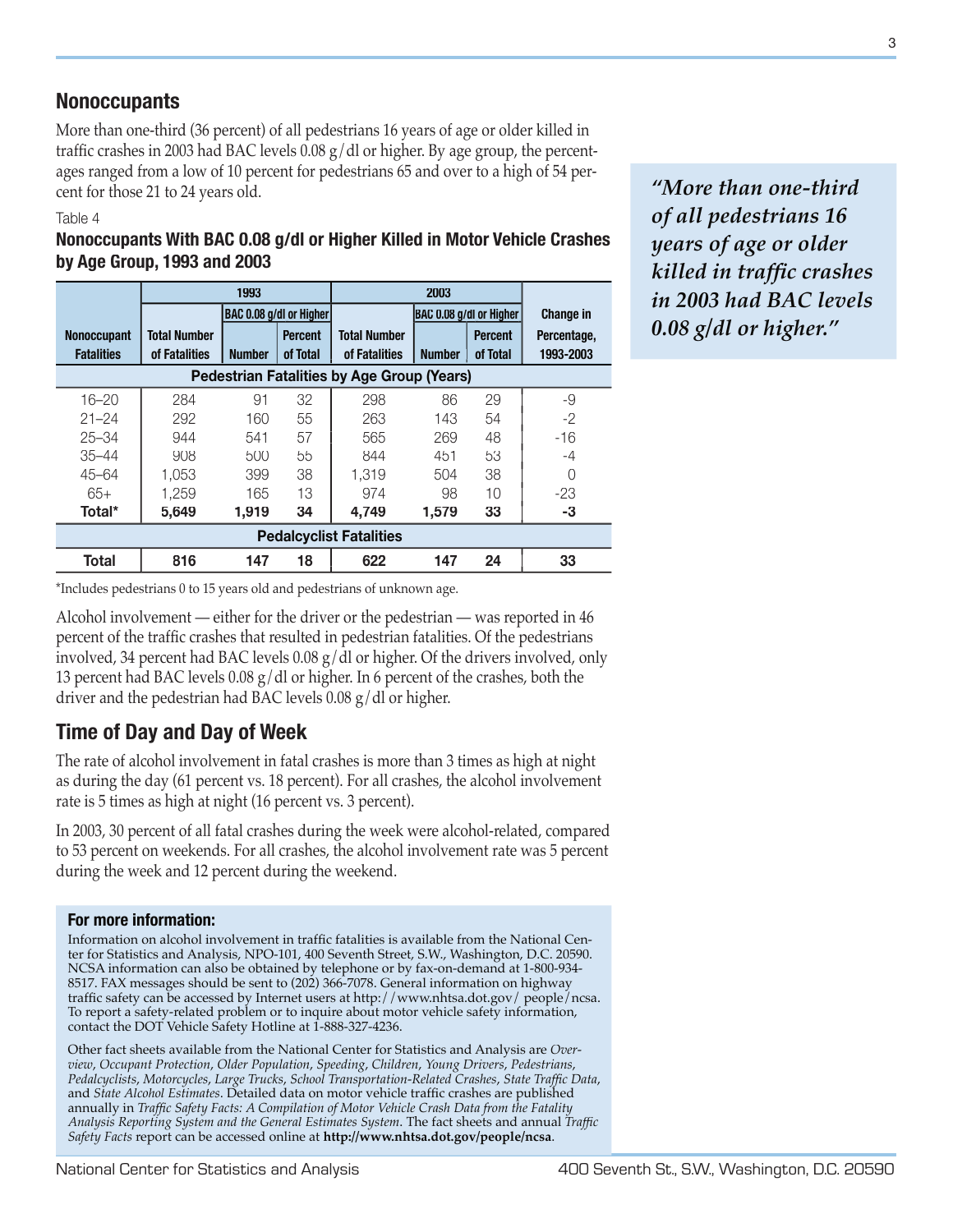#### Table 5

**Percentage of Drivers with BAC 0.08 g/dl or Higher Killed in Motor Vehicle Crashes by Time of Day and Day of Week, 1993 and 2003**

|                                                                                          |                                                      | 1993                                             |                                                                            | 2003                                                 |                                                  |                                 |                                                                 |  |  |  |  |
|------------------------------------------------------------------------------------------|------------------------------------------------------|--------------------------------------------------|----------------------------------------------------------------------------|------------------------------------------------------|--------------------------------------------------|---------------------------------|-----------------------------------------------------------------|--|--|--|--|
|                                                                                          | <b>Total</b>                                         |                                                  | BAC 0.08 g/dl or Higher                                                    |                                                      | BAC 0.08 g/dl or Higher<br><b>Total</b>          |                                 | <b>Change in</b>                                                |  |  |  |  |
| <b>Driver Fatalities</b>                                                                 | <b>Number</b><br>of Driver<br><b>Fatalities</b>      | <b>Percent</b><br>of Total<br><b>Number</b>      |                                                                            | <b>Number</b><br>of Driver<br><b>Fatalities</b>      | <b>Percent</b><br>of Total<br><b>Number</b>      |                                 | Percentage with<br><b>BAC 0.08 g/dl or</b><br>Higher, 1993-2003 |  |  |  |  |
|                                                                                          |                                                      |                                                  |                                                                            |                                                      |                                                  |                                 |                                                                 |  |  |  |  |
| Total                                                                                    | 23,142                                               | 8,322                                            | 36                                                                         | 26,640                                               | 8,341                                            | 31                              | $-14$                                                           |  |  |  |  |
| Driver Fatalities by Crash Type and Time of Day                                          |                                                      |                                                  |                                                                            |                                                      |                                                  |                                 |                                                                 |  |  |  |  |
| Single-Vehicle<br>Daytime*<br>Nighttime**<br>Multiple-Vehicle<br>Daytime*<br>Nighttime** | 11,144<br>4,054<br>6,878<br>11,998<br>7,307<br>4,676 | 5,865<br>1,018<br>4,710<br>2,458<br>618<br>1,833 | 53<br>25<br>68<br>20<br>8<br>39<br><b>Driver Fatalities by Day of Week</b> | 13,112<br>5,201<br>7,590<br>13,528<br>8,563<br>4,953 | 6,035<br>1,095<br>4,753<br>2,306<br>641<br>1,663 | 46<br>21<br>63<br>17<br>7<br>34 | $-13$<br>$-16$<br>$-7$<br>$-15$<br>$-13$<br>$-13$               |  |  |  |  |
| Weekday***<br>Weekend****                                                                | 13,498<br>9,582                                      | 3,645<br>4,639                                   | 27<br>48                                                                   | 15,638<br>10,906                                     | 3,594<br>4,699                                   | 23<br>43                        | $-15$<br>$-10$                                                  |  |  |  |  |
|                                                                                          |                                                      |                                                  | <b>Driver Fatalities by Time of Day</b>                                    |                                                      |                                                  |                                 |                                                                 |  |  |  |  |
| Daytime*<br>Nighttime**                                                                  | 11,361<br>11,554                                     | 1,636<br>6,543                                   | 14<br>57                                                                   | 13,764<br>12,543                                     | 1,736<br>6,416                                   | 13<br>51                        | $-7$<br>$-11$                                                   |  |  |  |  |
|                                                                                          |                                                      |                                                  | Driver Fatalities by Day of Week and Time of Day                           |                                                      |                                                  |                                 |                                                                 |  |  |  |  |
| Weekday***<br>Daytime*<br>Nighttime**<br>Weekend****                                     | 8,303<br>5,125                                       | 974<br>2,627                                     | 12<br>51                                                                   | 9,779<br>5,766                                       | 976<br>2,575                                     | 10<br>45                        | $-17$<br>$-12$                                                  |  |  |  |  |
| Daytime*<br>Nighttime**                                                                  | 3.058<br>6,429                                       | 662<br>3,916                                     | 22<br>61                                                                   | 3.985<br>6,777                                       | 760<br>3,841                                     | 19<br>57                        | $-14$<br>$-7$                                                   |  |  |  |  |

\*6:00 AM to 6:00 PM. \*\*6:00 PM to 6:00 AM. \*\*\*Monday 6:00 AM to Friday 6:00 PM. \*\*\*\*Friday 6:00 PM to Monday 6:00 AM.

#### Figure 1

#### **Drivers Involved in Fatal Crashes with BAC Levels 0.08 g/dl or Higher by Age Group, 2003**



*"The highest percentage of drivers in fatal crashes who had BAC levels 0.08 g/dl or higher was for drivers 21 to 24 years old."*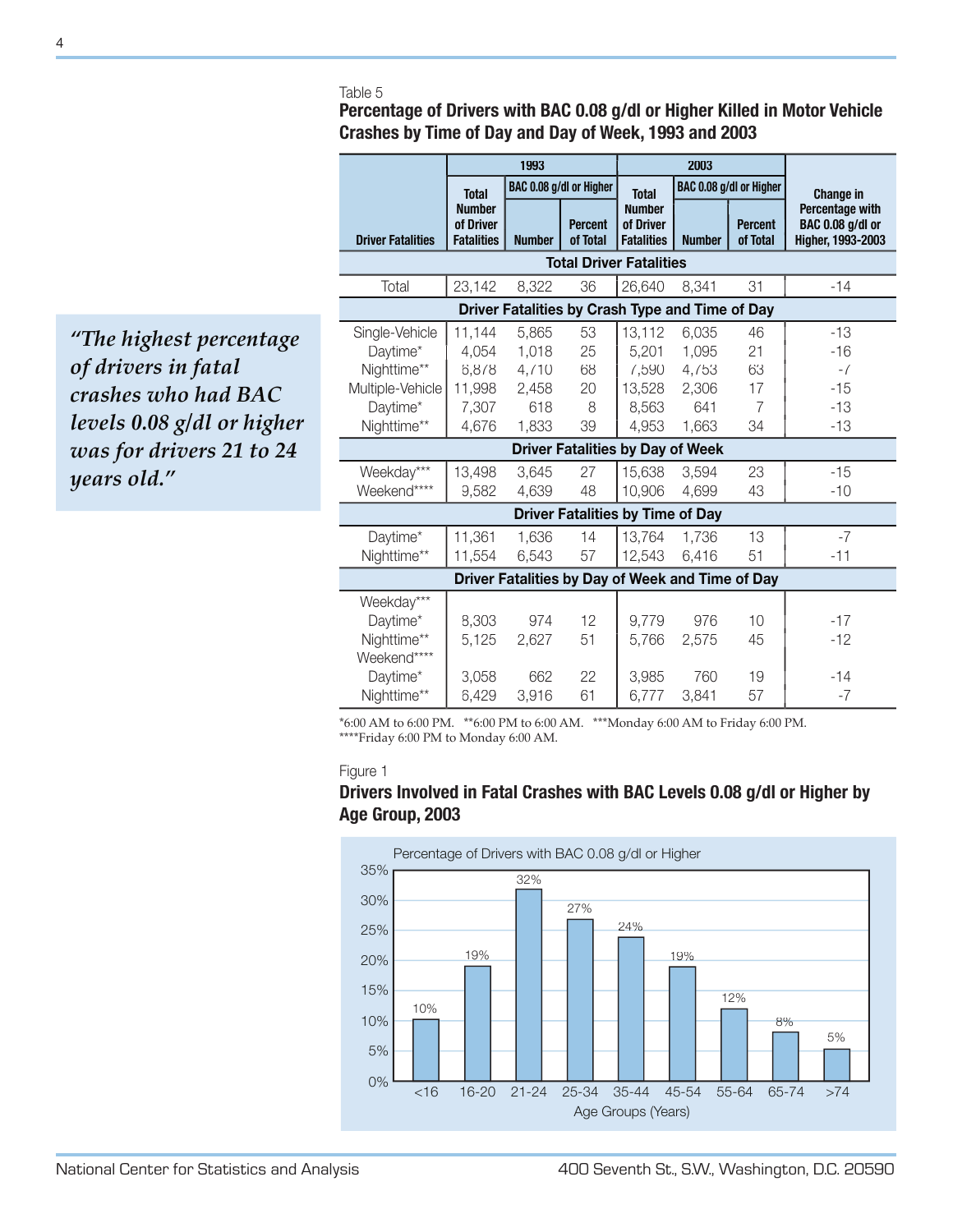#### Table 6

**Drivers in Fatal Crashes with BAC 0.08 g/dl or Higher by Age, Gender, and Vehicle Type, 1993 and 2003**

|                                     |                     | 1993          |                         |                     |                         |                |                  |  |  |  |  |
|-------------------------------------|---------------------|---------------|-------------------------|---------------------|-------------------------|----------------|------------------|--|--|--|--|
|                                     |                     |               | BAC 0.08 g/dl or Higher |                     | BAC 0.08 g/dl or Higher |                | <b>Change in</b> |  |  |  |  |
| <b>Drivers Involved</b>             | <b>Total Number</b> |               | <b>Percent</b>          | <b>Total Number</b> |                         | <b>Percent</b> | Percentage,      |  |  |  |  |
| in Fatal Crashes                    | of Drivers          | <b>Number</b> | of Total                | of Drivers          | <b>Number</b>           | of Total       | 1993-2003        |  |  |  |  |
| <b>Total Drivers</b>                |                     |               |                         |                     |                         |                |                  |  |  |  |  |
| Total*                              | 53,401              | 12,576        | 24                      | 58,156              | 11,996                  | 21             | $-13$            |  |  |  |  |
| <b>Drivers by Age Group (Years)</b> |                     |               |                         |                     |                         |                |                  |  |  |  |  |
| $16 - 20$                           | 7,256               | 1,336         | 18                      | 7,693               | 1,446                   | 19             | 6                |  |  |  |  |
| $21 - 24$                           | 6,406               | 2,199         | 34                      | 6,234               | 2,010                   | 32             | -6               |  |  |  |  |
| $25 - 34$                           | 13,038              | 4,193         | 32                      | 11,218              | 2,983                   | 27             | $-16$            |  |  |  |  |
| $35 - 44$                           | 9,738               | 2,587         | 27                      | 10,967              | 2,611                   | 24             | $-11$            |  |  |  |  |
| $45 - 54$                           | 5,970               | 1,101         | 18                      | 8,972               | 1,696                   | 19             | 6                |  |  |  |  |
| $55 - 64$                           | 3,824               | 534           | 14                      | 5,407               | 628                     | 12             | $-14$            |  |  |  |  |
| $65 - 74$                           | 3,031               | 232           | 8                       | 3,094               | 234                     | 8              | 0                |  |  |  |  |
| $75+$                               | 2,817               | 120           | 4                       | 3,294               | 166                     | 5              | 25               |  |  |  |  |
|                                     |                     |               | <b>Drivers by Sex</b>   |                     |                         |                |                  |  |  |  |  |
| Male                                | 39,556              | 10,578        | 27                      | 42,314              | 10,074                  | 24             | $-11$            |  |  |  |  |
| Female                              | 13,082              | 1,797         | 14                      | 15,091              | 1,783                   | 12             | $-14$            |  |  |  |  |
| <b>Drivers by Vehicle Type</b>      |                     |               |                         |                     |                         |                |                  |  |  |  |  |
| Passenger Cars                      | 30,060              | 7,160         | 24                      | 26,030              | 5,749                   | 22             | -8               |  |  |  |  |
| Light Trucks                        | 15,207              | 4,080         | 27                      | 21,944              | 4,764                   | 22             | $-19$            |  |  |  |  |
| Large Trucks                        | 4,271               | 100           | $\overline{2}$          | 4,608               | 64                      |                | $-50$            |  |  |  |  |
| Motorcycles                         | 2,471               | 932           | 38                      | 3,749               | 1,077                   | 29             | $-24$            |  |  |  |  |

*"The percentages of drivers with BAC 0.08 or above in fatal crashes were highest for motorcycle operators."*

\*Numbers shown for groups of drivers do not add to the total number of drivers due to unknown or other data not included.

#### **Drivers**

In fatal crashes in 2003, the highest percentage of drivers with BAC levels 0.08  $g/dl$  or higher was for drivers 21-24 years old (32 percent), followed by ages 25-34 (27 percent) and 35-44 (24 percent).

The percentages of drivers with BAC levels 0.08  $g/dl$  or higher in fatal crashes in 2003 were highest for motorcycle operators (29 percent) and lowest for drivers of large trucks (1 percent). The percentage of drivers with BAC levels 0.08 g/dl or higher in fatal crashes was the same for drivers of light trucks and passenger cars (22 percent).

Safety belts were used by only 25 percent of fatally injured drivers with BAC levels  $0.08 \text{ g}/\text{d}$  or higher, compared to 40 percent of fatally injured with BAC levels between 0.01 g/dl and 0.07 g/dl and 56 percent of fatally injured drivers with no alcohol (BAC  $= 0.00$  g/dl).

Drivers with BAC levels  $0.08 \text{ g/d}$  or higher involved in fatal crashes were 9 times more likely to have a prior conviction for Driving While Impaired (DWI) than were drivers with no alcohol (BAC =  $0.00 \text{ g/d}$ ) (9 percent and 1 percent, respectively).

In 2003, 84 percent (11,996) of the 14,260 drivers with BAC 0.01  $g/dl$  or higher who were involved in fatal crashes had BAC levels at or above 0.08 g/dl, and 51 percent had BAC levels at or above 0.16  $g/dl$ . The most frequently recorded BAC level among drinking drivers involved in fatal crashes was 0.14 g/dl.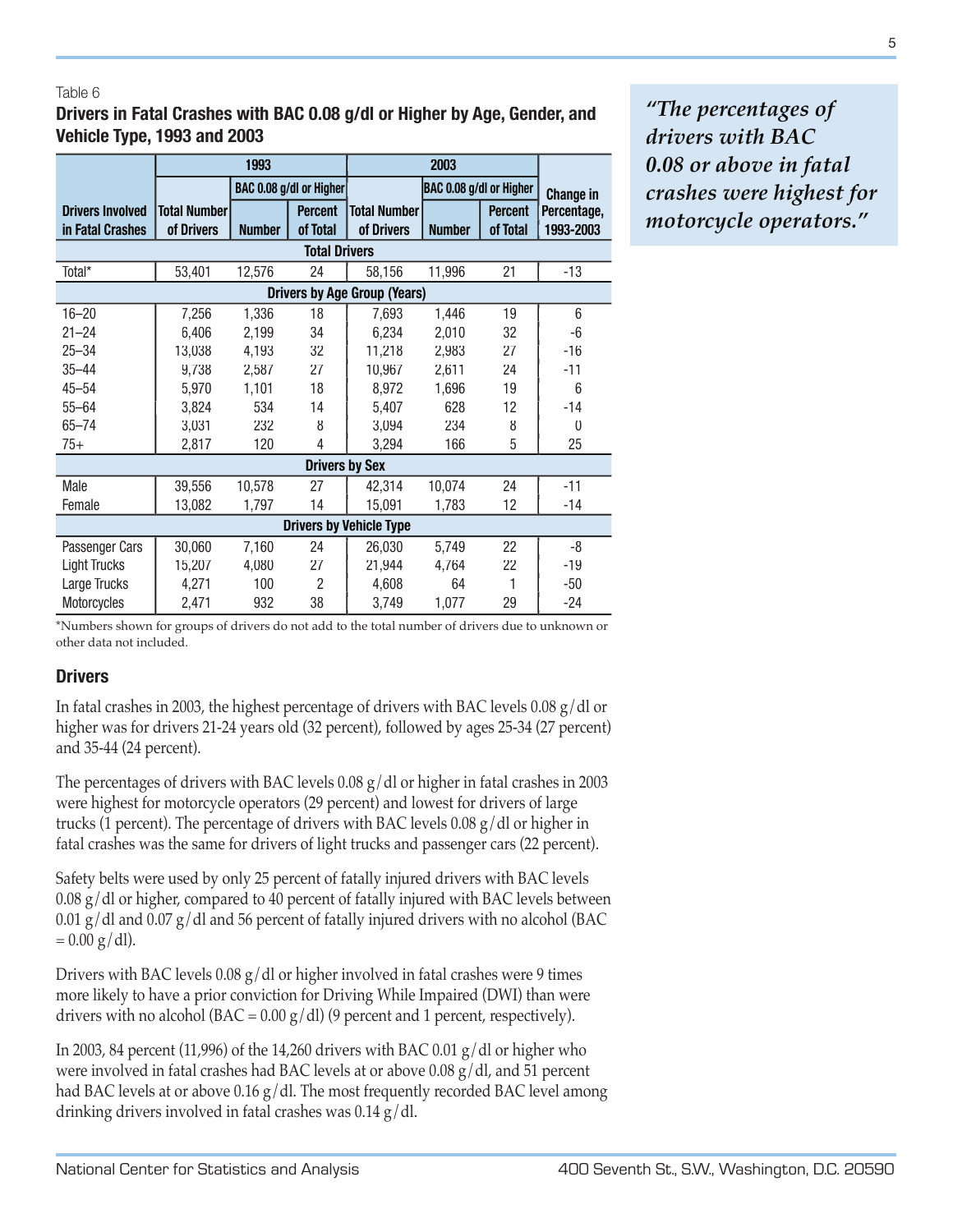#### Figure 2

## **Previous Driving Records of Drivers Involved in Fatal Crashes, by Blood Alcohol Concentration, 2003**

*"In 2003, more than half of the drivers involved in fatal crashes who had been drinking had BAC 0.16 or above."*







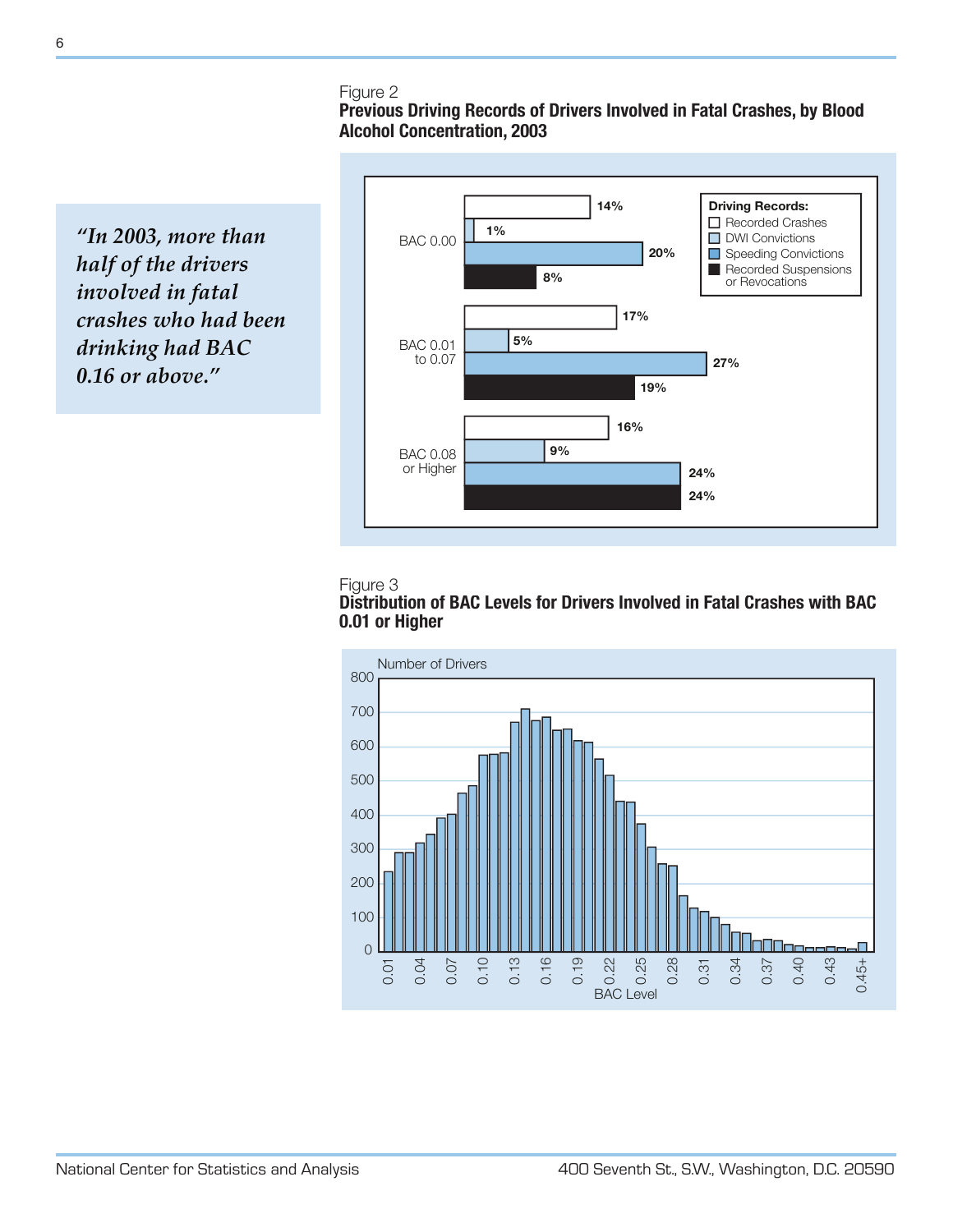## Table 7 **Traffic Fatalities by State and Highest Blood Alcohol Concentration in the Crash, 2003**

|                              |                         | <b>No Alcohol</b><br>(BAC 0.00 g/dl) |                |                | <b>Low Alcohol</b><br>(BAC 0.01-0.07 g/dl) |               | <b>High Alcohol</b><br>$(BAC \geq 0.08$ g/dl) |               | <b>Very High Alcohol</b><br>(BAC $\geq$ 0.16 g/dl) | <b>Any Alcohol</b><br>(BAC $\geq$ 0.01 g/dl) |                |
|------------------------------|-------------------------|--------------------------------------|----------------|----------------|--------------------------------------------|---------------|-----------------------------------------------|---------------|----------------------------------------------------|----------------------------------------------|----------------|
| <b>State</b>                 | <b>Total Fatalities</b> | <b>Number</b>                        | <b>Percent</b> | <b>Number</b>  | <b>Percent</b>                             | <b>Number</b> | <b>Percent</b>                                | <b>Number</b> | <b>Percent</b>                                     | <b>Number</b>                                | <b>Percent</b> |
| Alabama                      | 1,001                   | 586                                  | 59             | 40             | 4                                          | 376           | 38                                            | 228           | 23                                                 | 415                                          | 41             |
| Alaska                       | 95                      | 60                                   | 63             | 3              | 4                                          | 31            | 33                                            | 26            | 27                                                 | 35                                           | 37             |
| Arizona                      | 1,120                   | 650                                  | 58             | 63             | 6                                          | 408           | 36                                            | 246           | 22                                                 | 470                                          | 42             |
| Arkansas                     | 627                     | 373                                  | 59             | 51             | 8                                          | 203           | 32                                            | 136           | 22                                                 | 254                                          | 41             |
| California                   | 4,215                   | 2,589                                | 61             | 249            | 6                                          | 1,378         | 33                                            | 853           | 20                                                 | 1,626                                        | 39             |
| Colorado                     | 632                     | 386                                  | 61             | 26             | $\overline{4}$                             | 221           | 35                                            | 152           | 24                                                 | 246                                          | 39             |
| Connecticut                  | 294                     | 163                                  | 55             | 17             | 6                                          | 114           | 39                                            | 73            | 25                                                 | 131                                          | 45             |
| Delaware                     | 142                     | 82                                   | 58             | $\overline{9}$ | 6                                          | 51            | 36                                            | 39            | 27                                                 | 60                                           | 42             |
| District of Columbia         | 67                      | 33                                   | 50             | $\overline{4}$ | 6                                          | 29            | 44                                            | 21            | 31                                                 | 34                                           | 50             |
| Florida                      | 3,169                   | 1,895                                | 60             | 185            | 6                                          | 1,089         | 34                                            | 736           | 23                                                 | 1,274                                        | 40             |
| Georgia                      | 1,603                   | 1,115                                | 70             | 68             | $\overline{4}$                             | 420           | 26                                            | 259           | 16                                                 | 488                                          | 30             |
| Hawaii                       | 135                     | 63                                   | 47             | 18             | 14                                         | 54            | 40                                            | 28            | 21                                                 | 72                                           | 53             |
| Idaho                        | 293                     | 186                                  | 63             | 18             | 6                                          | 90            | 31                                            | 66            | 22                                                 | 107                                          | 37             |
| Illinois                     | 1,453                   | 814                                  | 56             | 99             | 7                                          | 539           | 37                                            | 343           | 24                                                 | 639                                          | 44             |
| Indiana                      | 834                     | 572                                  | 69             | 40             | 5                                          | 223           | 27                                            | 149           | 18                                                 | 262                                          | 31             |
| lowa                         | 441                     | 296                                  | 67             | 26             | 6                                          | 119           | 27                                            | 81            | 18                                                 | 145                                          | 33             |
| Kansas                       | 471                     | 265                                  | 56             | 24             | 5                                          | 182           | 39                                            | 112           | 24                                                 | 206                                          | 44             |
| Kentucky                     | 928                     | 652                                  | 70             | 36             | $\overline{4}$                             | 240           | 26                                            | 149           | 16                                                 | 276                                          | 30             |
| Louisiana                    | 894                     | 488                                  | 55             | 44             | 5                                          | 363           | 41                                            | 226           | 25                                                 | 406                                          | 45             |
| Maine                        | 207                     | 132                                  | 64             | 6              | 3                                          | 69            | 33                                            | 47            | 23                                                 | 75                                           | 36             |
| Maryland                     | 649                     | 368                                  | 57             | 73             | 11                                         | 208           | 32                                            | 116           | 18                                                 | 281                                          | 43             |
| Massachusetts                | 462                     | 255                                  | 55             | 37             | $\,8\,$                                    | 170           | 37                                            | 109           | 24                                                 | 207                                          | 45             |
| Michigan                     | 1,283<br>657            | 802<br>390                           | 63<br>59       | 86<br>36       | $\overline{7}$                             | 395<br>231    | 31<br>35                                      | 247<br>145    | 19<br>22                                           | 481<br>267                                   | 37<br>41       |
| Minnesota                    | 871                     | 551                                  | 63             | 32             | 5<br>4                                     | 288           | 33                                            | 174           | 20                                                 | 320                                          | 37             |
| Mississippi<br>Missouri      | 1,232                   | 728                                  | 59             | 80             | 6                                          | 425           | 34                                            | 262           | 21                                                 | 504                                          | 41             |
| Montana                      | 262                     | 134                                  | 51             | 20             | 8                                          | 108           | 41                                            | 69            | 26                                                 | 128                                          | 49             |
| Nebraska                     | 293                     | 172                                  | 59             | 22             | 8                                          | 99            | 34                                            | 57            | 19                                                 | 121                                          | 41             |
| Nevada                       | 368                     | 186                                  | 50             | 24             | 6                                          | 159           | 43                                            | 100           | 27                                                 | 182                                          | 50             |
| New Hampshire                | 127                     | 75                                   | 59             | 8              | $\overline{7}$                             | 43            | 34                                            | 29            | 22                                                 | 52                                           | 41             |
| New Jersey                   | 747                     | 472                                  | 63             | 35             | 5                                          | 240           | 32                                            | 136           | 18                                                 | 275                                          | 37             |
| New Mexico                   | 439                     | 241                                  | 55             | 28             | 6                                          | 170           | 39                                            | 116           | 26                                                 | 198                                          | 45             |
| New York                     | 1,491                   | 962                                  | 65             | 71             | 5                                          | 458           | 31                                            | 282           | 19                                                 | 529                                          | 35             |
| North Carolina               | 1,531                   | 977                                  | 64             | 80             | 5                                          | 474           | 31                                            | 300           | 20                                                 | 554                                          | 36             |
| North Dakota                 | 105                     | 53                                   | 50             | $\,$ 6 $\,$    | 5                                          | 47            | 44                                            | 32            | 31                                                 | 52                                           | 50             |
| Ohio                         | 1,277                   | 810                                  | 63             | 66             | 5                                          | 402           | 31                                            | 279           | 22                                                 | 467                                          | 37             |
| Oklahoma                     | 668                     | 413                                  | 62             | 35             | ς                                          | 220           | 33                                            | 141           | 21                                                 | 255                                          | 38             |
| Oregon                       | 512                     | 305                                  | 60             | 32             | 6                                          | 175           | 34                                            | 101           | 20                                                 | 207                                          | 40             |
| Pennsylvania                 | 1,577                   | 959                                  | 61             | 77             | 5                                          | 542           | 34                                            | 355           | 23                                                 | 618                                          | 39             |
| Rhode Island                 | 104                     | 47                                   | 45             | 5              | 5                                          | 52            | 50                                            | 37            | 35                                                 | 57                                           | 55             |
| South Carolina               | 968                     | 480                                  | 50             | 64             | $\overline{7}$                             | 423           | 44                                            | 275           | 28                                                 | 488                                          | 50             |
| South Dakota                 | 203                     | 105                                  | 52             | 8              | $\overline{4}$                             | 90            | 44                                            | 61            | 30                                                 | 98                                           | 48             |
| Tennessee                    | 1,193                   | 746                                  | 63             | 43             | 4                                          | 404           | 34                                            | 253           | 21                                                 | 447                                          | 37             |
| <b>Texas</b>                 | 3,675                   | 1,966                                | 53             | 209            | 6                                          | 1,500         | 41                                            | 954           | 26                                                 | 1,709                                        | 47             |
| Utah                         | 309                     | 263                                  | 85             | 8              | $\mathbf{2}$                               | 39            | 12                                            | 12            | 4                                                  | 46                                           | 15             |
| Vermont                      | 69                      | 41                                   | 59             | $\,8\,$        | 11                                         | 21            | 30                                            | 15            | 22                                                 | 29                                           | 41             |
| Virginia                     | 943                     | 580                                  | 61             | 55             | 6                                          | 309           | 33                                            | 189           | 20                                                 | 364                                          | 39             |
| Washington                   | 600                     | 341                                  | 57             | 31             | $\mathbf 5$                                | 228           | 38                                            | 156           | 26                                                 | 259                                          | 43             |
| West Virginia                | 394<br>848              | 246<br>461                           | 63<br>54       | 22<br>47       | 6                                          | 126<br>340    | 32<br>40                                      | 85<br>237     | 21<br>28                                           | 148<br>387                                   | 37<br>46       |
| Wisconsin                    | 165                     | 103                                  | 62             | 12             | 6<br>7                                     | 50            | 30                                            | 34            | 21                                                 | 62                                           | 38             |
| Wyoming<br><b>U.S. Total</b> | 42,643                  | 25,630                               | 60             | 2,383          | $6\phantom{1}$                             | 14,630        | 34                                            | 9,324         | 22                                                 | 17,013                                       | 40             |
| Puerto Rico                  | 493                     | 260                                  | 53             | 50             | 10                                         | 183           | 37                                            | 121           | 25                                                 | 233                                          | 47             |

Note: Percentages are calculated from unrounded data. Totals may not equal sum of components due to independent rounding.